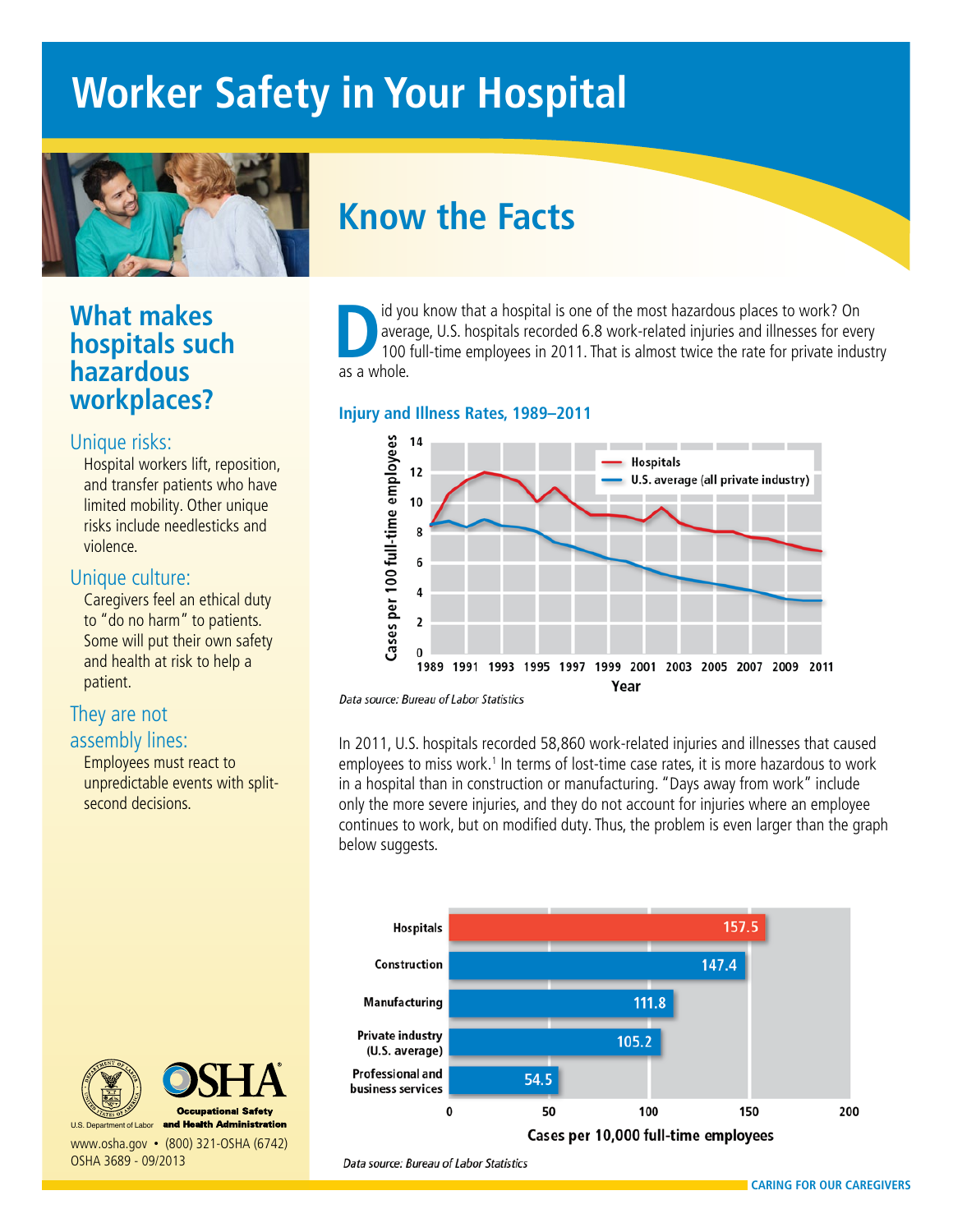## **Most injuries result from a few well-known hazards.**

How are caregivers getting hurt? The Bureau of Labor Statistics collects detailed data on injuries resulting in days away from work, which reveal the major causes and effects.

#### **Top Five Causes of Injury Among Hospital Workers**



Data source: Bureau of Labor Statistics, 2011 data

Nearly half (48 percent) of injuries resulting in days away from work are caused by overexertion or bodily reaction, which includes motions such as lifting, bending, or reaching. These motions often relate to patient handling.<sup>1</sup>

Sprains and strains account for 54 percent of injuries that result in days away from work.<sup>1</sup> Strains also account for the largest share of workers' compensation claim costs for hospitals.2 In 2011, U.S. hospitals reported 16,680 cases in which workers missed work due to a musculoskeletal injury associated with patient interactions.<sup>1</sup> Nurses and nursing assistants each accounted for a substantial share of the total. Because most musculoskeletal injuries in the hospital setting are cumulative, any steps to minimize risks during patient handling tasks will offer substantial benefits for hospital caregivers.



#### **Hospital Injuries Resulting in Days Away from Work, by Type**

Data source: Bureau of Labor Statistics, 2011 data



### **Risks on the rise**

#### Aging workforce:

With age, healthcare workers statistically become more vulnerable to infections and musculoskeletal injuries.

#### Obesity:

Larger patients pose new challenges for safe handling.

### **Safer workplaces mean safer care**

- Caregiver fatigue, injury, and stress are tied to a higher risk of medication errors and patient infections.3
- Caregivers and patients face many related hazards. For example, manual lifting can cause caregiver injury and also put patients at risk of falls, fractures, bruises, and skin tears. Fear or reluctance to move patients can lead to pressure ulcers.
- Strategies to improve patient safety and employee safety can go hand-in-hand—from high reliability management systems to specific steps like reducing slippery floors.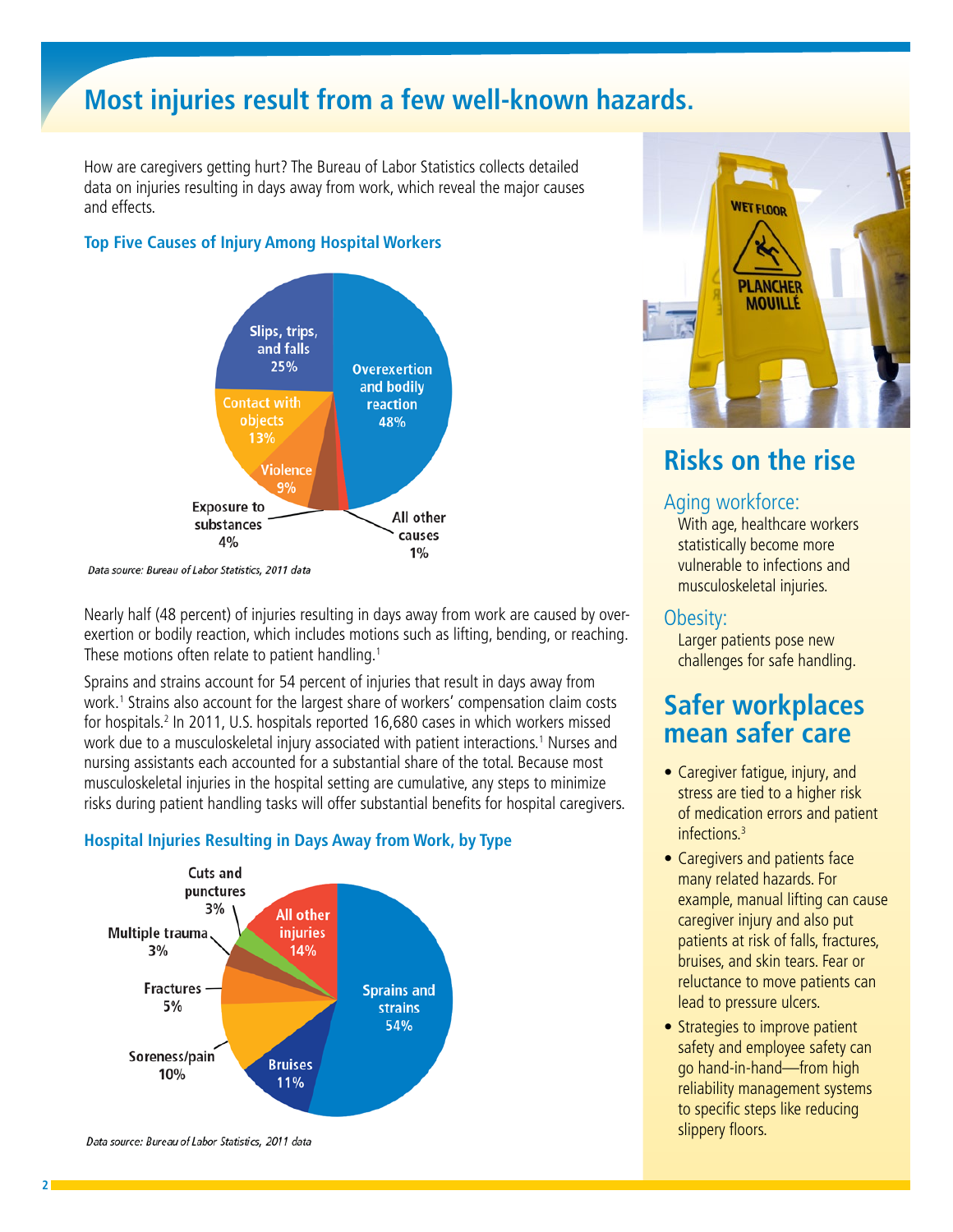### **Workplace injuries and illnesses come at a high cost.**

When an employee gets hurt on the job, hospitals pay the price in many ways—some obvious, some not.

**\$15,860:** the average workers' compensation claim for a hospital injury between 2006 and 2011, according to a national survey of roughly 1,000 hospitals.<sup>4</sup> Another data source suggests an average cost of \$22,300 for claims involving lost time, compared with \$900 for non-lost-time claims.<sup>2</sup> If your hospital self-insures (as a majority do), you will bear the full cost. If you do not, your claim experience can still affect your insurance premiums.

The average hospital experiences \$0.78 in workers' compensation losses for every \$100 of payroll. Nationwide, that means a total annual expense of **\$2 billion!**<sup>4</sup>



#### **Safer caregivers mean happier patients**

Studies have found higher patient satisfaction levels in hospitals where fewer nurses are dissatisfied or burned out.<sup>7</sup> Patients who are handled with lifting equipment report an improved feeling of dignity—particularly bariatric patients.

**8 of 10** nurses say they frequently work with musculoskeletal pain.<sup>8</sup>